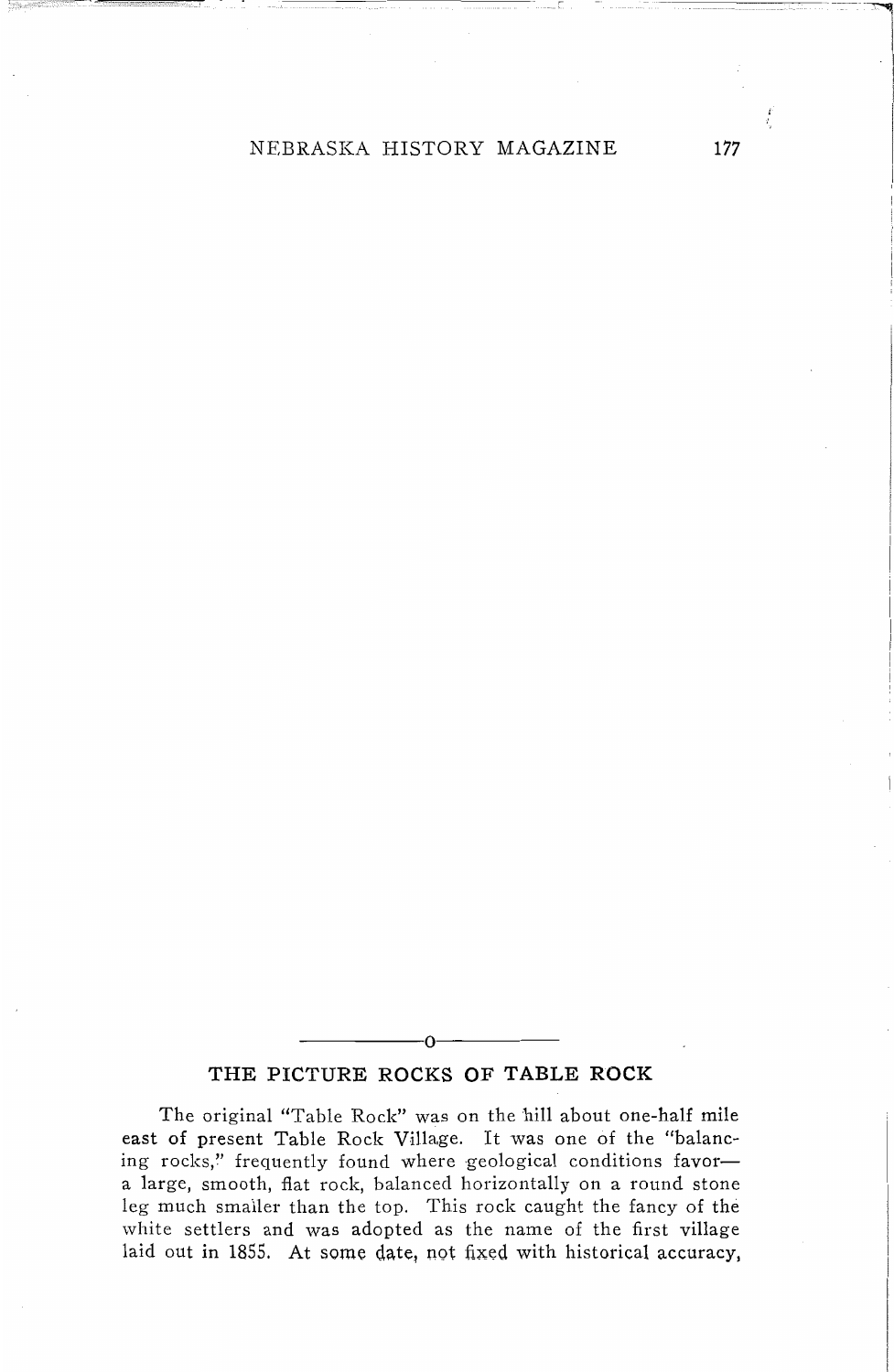178 NEBRASKA HISTORY MAGAZINE



Picture Rock with Hieroglyph, Table Rock

the Table Rock pedestal was undermined and the table crashed and disappeared as a conspicuous feature of the landscape,

The forested hill and the rocky ledge fronting the Nemaha river valley still abide. The tract of land, some years ago, became the property of Rev. Peter Van Fleet, a widely known minister of the Methodist Episcopal church .now a resident of Lincoln. The the Methodist Episcopal church , now a resident of Lincoln. tract is an ideal place for a summer camping or picnic ground. It combines the elements of large and small trees, blue grass sod, rocky hillside and hill top, river front, supply of pure clear water, nearby highway and fine view of the town of Table Rock across the Nemaha river. Under the name of Van Fleet Park the place became popular.

About 1930 Rev. Thomas N. Russell, pastor of the Christian church at Table Rock, led an active boy scout movement. This scout band and leader explored the Nemaha river, woods and hills thoroughly. They camped in the woods, cleared up the underbrush, and made the valley ring with the merry voices and laughter of boyhood.

As the underbrush disappeared and the rocky hillside came into clearer vista the workers began to study, the peculiar shapes of the boulders and ledges. Resemblances to animal and human forms appeared. Continuing study of the rocks at different dis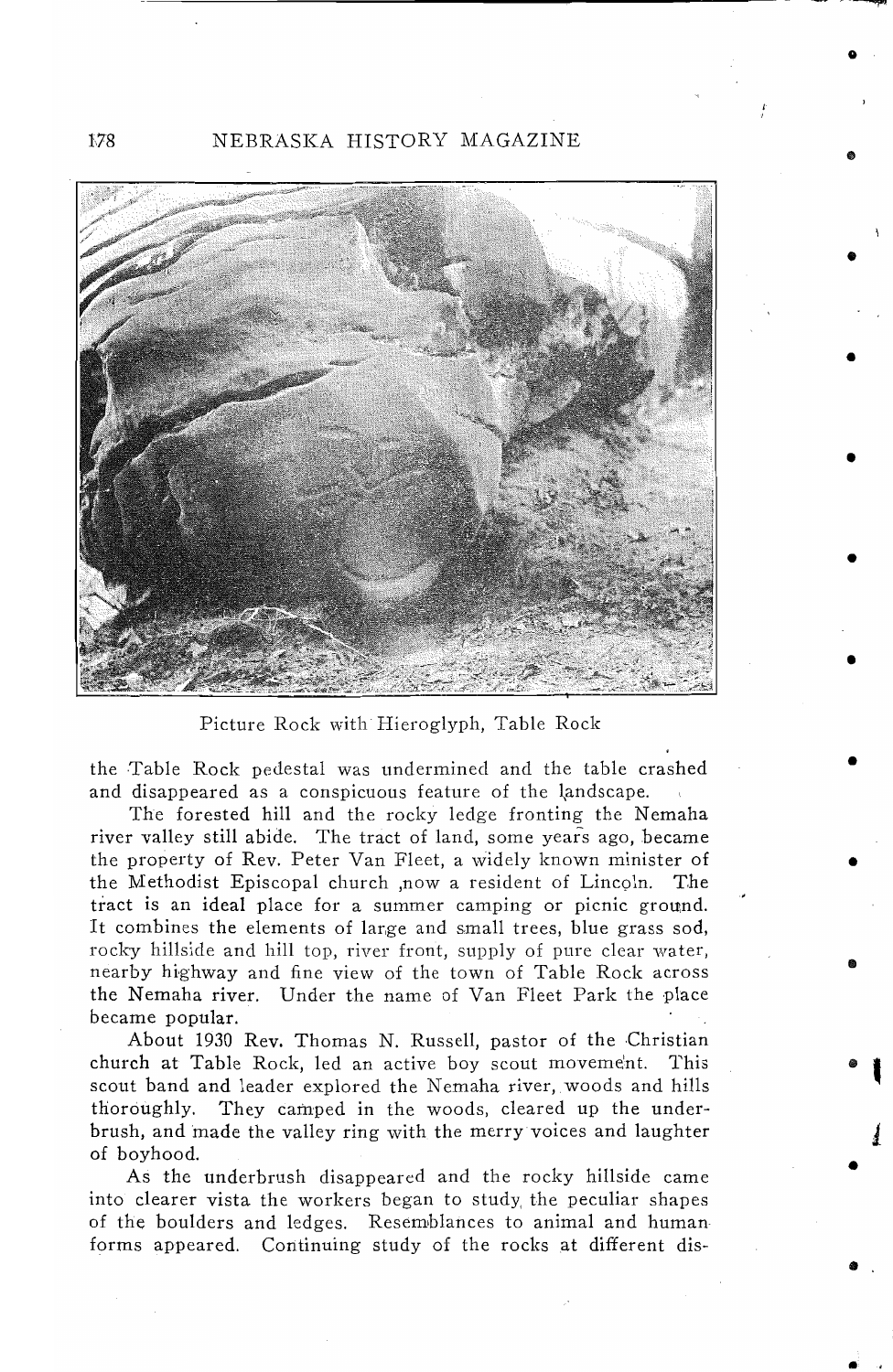I showed "Chief Tomo," the guide, some of the pictures taken near Table Rock. He said, "You have been where my ancestors or their relatives lived. Where did you get those?" On being told, he said, "Those markings were made thousands of years ago."

The rain god picture was shown. He explained that there is or was a lake close, that turtles, bats; serpents and toads were chiefs over the lake. "The horned toad is big chief," said he, "because he eats so many insects and if swallowed by a snake, he roots out."

When asked if his ancestors were cannibals, he laughed and said, "You must have found our ceremonial stone on which we give the closing part of the initiation of boys into manhood."

When shown the photograph of the stone that I had thought of as a place of human sacrifices, he laughed again and said, $\sim$ "You should find a cave near. Our folk isolate the boys approaching manhood, give them special food and instructions for a period of months. The same is done at Taos Pueblo. In ancient days, tradition says, they were isolated a year or more. In the closing part of the ancient initiation they were undressed and thrown into a lake. They were then placed on a ceremonial stone like the one of which you have a photograph. Small stones were used to peck on the large one. Dust was created and then rubbed into the pores of the skin. When the young man shone from such treatment holy water taken from a special basin on a rock near and sent by the rain god for the occasion, was sprinkled on them. They were then released as men among men of the tribe."

The cave is the one around which our activities had centered. The basin for holy water had been found and named "Turtle Back Wash Basin."

He said, "You should be able to find lots of images of snakes, bats, frogs, turtles and such, because they played an important part in the lives of the people and are held as sacred by our 014 people of today."

On returning to Table Rock I explained my discovery in the light of my information, to M. B. Johnson. We used his team more than a week clearing brush and dirt from the sand stone cliff.

I shall mention only a few more of my entire findings. Near the cave are several interesting rocks, including one combination that from different points of view is a bear, a toad, reptiles, a flying monster and other things. At the foot of the hill below the cave is one on which the camera revealed the face of a buffalo cow, calf and a male, a ram, a ewe and a lamb, an owl, a man, two wild cats, a fox, an opossum, a woman with a baby on her back, besides pictures of other things. Higher and in the sand stone cliff is a great stone face. I had shown the picture of these (before we had cleared the dirt away from them) to Chief Tomo of Puye.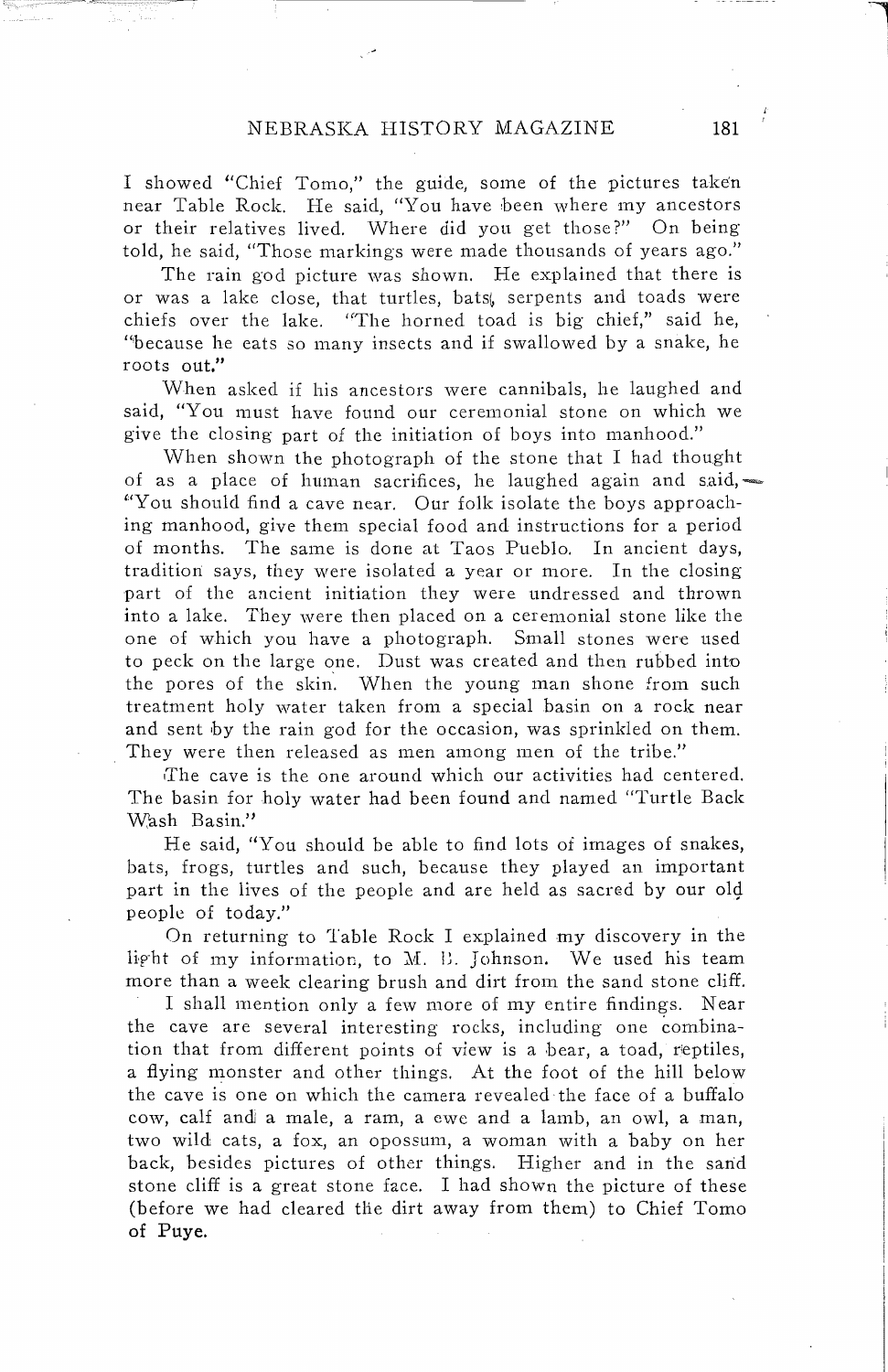He said, "The cow protects the calf. The male protects her. The ewe protects the lamb. The ram protects her. The woman protects her baby. The man protects her and the domestic animals from the wild beasts. The great stone face is not a man but a super-man. Our way to think of God is in terms of a good man. So above all, is God."

Space will not permit me to describe the entire eighty acres. For the last year I have been away from Table Rock except when, on June 25th, Monroe Weece of Keota, Oklahoma, Clarence Young of Westville, Oklahoma, and I took you, Dr. Sheldon, to see this wonderfully preserved ancient ceremonial ground.

You know the results of our trip. I certainly appreciate your courtesies, recognizing your standing among men and women



Animal Forms and Faces at Table Rock, from sketches by Rev. T. N. Russell.

of learning. I have neglected other things but left nothing undone that I could do to find out the meanings attached to this picturesque amphitheater.

> Yours for co-operation, THOS. N. RUSSELL, B. D., A. M., B. S., of Ed., A. B., Gold Medal for Debate. Teacher, Preacher, Scout Master.